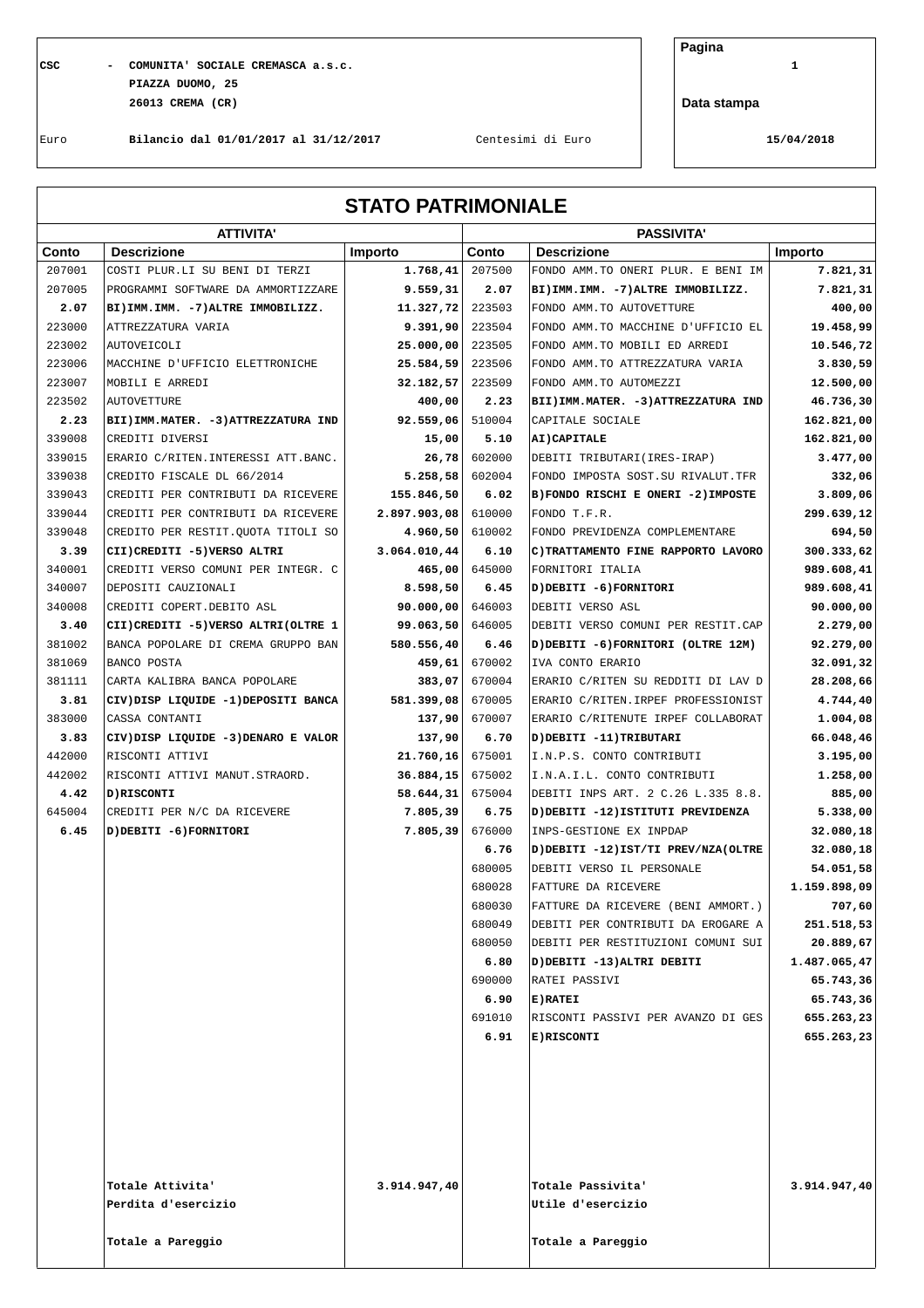## **CSC - COMUNITA' SOCIALE CREMASCA a.s.c. 1 PIAZZA DUOMO, 25 26013 CREMA (CR)**

**Pagina**

**Data stampa**

Euro **Bilancio dal 01/01/2017 al 31/12/2017** Centesimi di Euro **15/04/2018**

|        | <b>CONTO ECONOMICO</b>              |              |        |                                       |              |  |
|--------|-------------------------------------|--------------|--------|---------------------------------------|--------------|--|
|        | <b>COSTI</b>                        |              |        | <b>RICAVI</b>                         |              |  |
| Conto  | <b>Descrizione</b>                  | Importo      | Conto  | <b>Descrizione</b>                    | Importo      |  |
| 803100 | SERVIZI RETTE TUTELE MINORI + FAM.  | 1.631.292,49 | 905300 | ABBUONI E ARROTONDAMENTI ATTIVI       | 30,31        |  |
| 803101 | SERVIZI RETTE STRUTTURE DISABILI (  | 818.894,50   | 905309 | RIMBORSO SPESE ACCESSO ATTI           | 75,00        |  |
| 803102 | SERVIZI GESTIONE CDD IL SOLE        | 543.496, 15  | 905324 | DONAZIONI                             | 915,98       |  |
| 803103 | SERVIZI SAP                         | 2.313.757,94 | 905327 | DONAZIONI DA PRIVATI                  | 440,00       |  |
| 803104 | SERVIZI SAD                         | 522.314,81   | 9.05   | A5) ALTRI RICAVI                      | 1.461,29     |  |
| 803105 | SERVIZI ADM                         | 187.728,27   | 906100 | CONTRIBUTI STATALI                    | 8.000,00     |  |
| 803106 | SERVIZI SIP                         | 13.604,12    | 906500 | CONTRIB. FDO NAZIONALE POLITICHE SO   | 588.522,09   |  |
| 803107 | ALTRI SERVIZI IN GESTIONE ESTERNAL  | 37.295,00    | 906501 | CONTRIB. FDO SOCIALE REGIONALE        | 824.314,00   |  |
| 803108 | SERVIZI MEDIAZIONE CULTURALE        | 24.000,00    | 906502 | CONTR.FDO AMMINISTRAZIONE PROVINCI    | 17.142,00    |  |
| 803109 | PROGETTO CENTRO DIURNO - CLAC       | 2.732,00     | 906503 | CONTRIB. COMUNI PER GESTIONE ASSOC    | 5.188.168,70 |  |
| 8.03   | B7) SERVIZI                         | 6.095.115,28 | 906505 | CONTRIB. ATS EX AZIENDA SAN.LOCALE    | 539.424,40   |  |
| 804101 | TRASPORTI/SDOGANAMENTI/DEPOSITI     | 79,00        | 906506 | CONTR. FDO DI SOLIDARIETA'            | 1.110.305,94 |  |
| 804301 | VIDIMAZ. / IMP.REG. / BOLLO / CCGG  | 309,87       | 906507 | CONTRIBUTO COMUNE DI CREMA            | 31.786,00    |  |
| 804303 | AGGIORNAMENTO PROFESSIONALE         | 17.584,90    | 906510 | FONDO NON AUTOSUFFICIENZA             | 362.059,10   |  |
| 804400 | FORZA MOTRICE-ILLUMINAZIONE         | 7.937,31     | 906511 | CONTRIBUTI ENTI PRIVATI PER PROGET    | 112.592,90   |  |
| 804405 | TELEFONICHE/TELEX 80%               | 19.650,00    | 906513 | CONTRIBUTO REGIONE LOMBARDIA          | 77.535,36    |  |
| 804551 | PRESTAZIONI PER COORDINAMENTO       | 49.167,57    | 9.06   | A5) CONTRIBUTI CONTO ESERCIZIO        | 8.859.850,49 |  |
| 804556 | CONTRATTI ASSISTENZA SOFTWARE/HARD  | 36.171,69    | 946001 | INTERESSI ATTIVI                      | 102,97       |  |
| 804564 | TRASF.COMUNI-ALTRI ENTI COORD.SERV  | 71.134,93    | 9.46   | C16) PROV. FIN. - C) TITOLI DA ATTIVO | 102,97       |  |
| 804572 | TRASF.COMUNE-ALTRI ENTI QUOTA PER   | 398.370,78   | 947004 | INTERESSI DI ALTRI CREDITI            | 13,75        |  |
| 804573 | TRASF.F.DO SOCIALE REGIONALI COMUN  | 230.360,51   | 9.47   | C16) PROV.FIN. - D) DIVERSI           | 13,75        |  |
| 804574 | TRAS. COMUNE-ALTRI ENTI QUOTA TITOL | 498.955,80   | 970001 | SOPRAVVENIENZE ATTIVE                 | 13.048,19    |  |
| 804575 | TRASF.COMUNE-ALTRI ENTI QTA COM.CR  | 6.292,83     | 9.70   | E20) PROVENTI STRAORDINARI            | 13.048,19    |  |
| 804578 | MANUTENZIONE AUTO DED. 20%          | 472,08       |        |                                       |              |  |
| 804600 | ALTRI COSTI PER SERVIZI             | 217,85       |        |                                       |              |  |
| 804603 | TENUTA CONTABILITA` E PAGHE         | 18.742,08    |        |                                       |              |  |
| 804604 | PRESTAZIONI OCCASIONALI             | 6.166,24     |        |                                       |              |  |
| 804607 | ASSICURAZIONI REALI                 | 14.424,21    |        |                                       |              |  |
| 804612 | SPESE MANUTENZIONE LIMITE 5%        | 664,01       |        |                                       |              |  |
| 804613 | SPESE MANUT. ORDINARIE BENI DI TER  | 2.845,04     |        |                                       |              |  |
| 804615 | SPESE MANUTENZ. STRAORD. SU BENI DI | 21.175,67    |        |                                       |              |  |
| 804617 | MANUTENZIONI DETRAIBILI             | 235,34       |        |                                       |              |  |
| 804619 | PUBBLICITA`                         | 4.644,27     |        |                                       |              |  |
| 804635 | PRESTAZIONE PROF.PSICOLOGI          | 85.292,00    |        |                                       |              |  |
| 804637 | PRESTAZIONI PROF. CONSULENTI LEGALI | 16.470,05    |        |                                       |              |  |
| 804638 | PRESTAZIONI PROF. FORMATORI         | 17.425,40    |        |                                       |              |  |
| 804639 | PRESTAZIONI PROF. CONSULENTI TECNIC | 13.517,00    |        |                                       |              |  |
| 804642 | COMUNICAZIONI E PROMOZIONI          | 600,00       |        |                                       |              |  |
| 804645 | COMPENSI REVISORI DEI CONTI         | 9.084,60     |        |                                       |              |  |
| 804646 | COSTI PER TUTORAGGIO                | 1.920,00     |        |                                       |              |  |
| 804648 | ASSICURAZIONE AUTOVETTURE DED. 20%  | 873,08       |        |                                       |              |  |
| 804652 | COSTI PROGETTO DOTE COMUNE          | 3.711,47     |        |                                       |              |  |
| 804653 | SERVIZI PER AUTONOMIA ANZIANI-DISA  | 27.062,83    |        |                                       |              |  |
| 8.04   | B7) SERVIZI                         | 1.581.558,41 |        |                                       |              |  |
| 805100 | AFFITTI E LOCAZIONI PASSIVE         | 72.549,26    |        |                                       |              |  |
| 805214 | CANONE NOLEGGIO AUTOVETTURE DED. 20 | 2.137,44     |        |                                       |              |  |
| 805215 | CANONI NOLEGGIO ATTREZZATURE        | 7.153,37     |        |                                       |              |  |
| 8.05   | B8) GODIMENTO DI BENI DI TERZI      | 81.840,07    |        |                                       |              |  |
| 810011 | COSTI MENSA PERSONALE DIPENDENTE    | 10.964,30    |        |                                       |              |  |
| 810018 | STIPENDI GESTIONE AMMINISTRAZIONE   | 205.104,23   |        |                                       |              |  |
| 810019 | STIPENDI SERVIZIO INSER.LAVORATIVO  | 13.190,17    |        |                                       |              |  |
| 810020 | STIPENDI ASSIST. SOCIALI TUTELA MIN | 170.789,18   |        |                                       |              |  |
| 810021 | STIPENDI SERVIZIO SOCIALE PROFESS.  | 250.896,86   |        |                                       |              |  |
|        |                                     |              |        |                                       |              |  |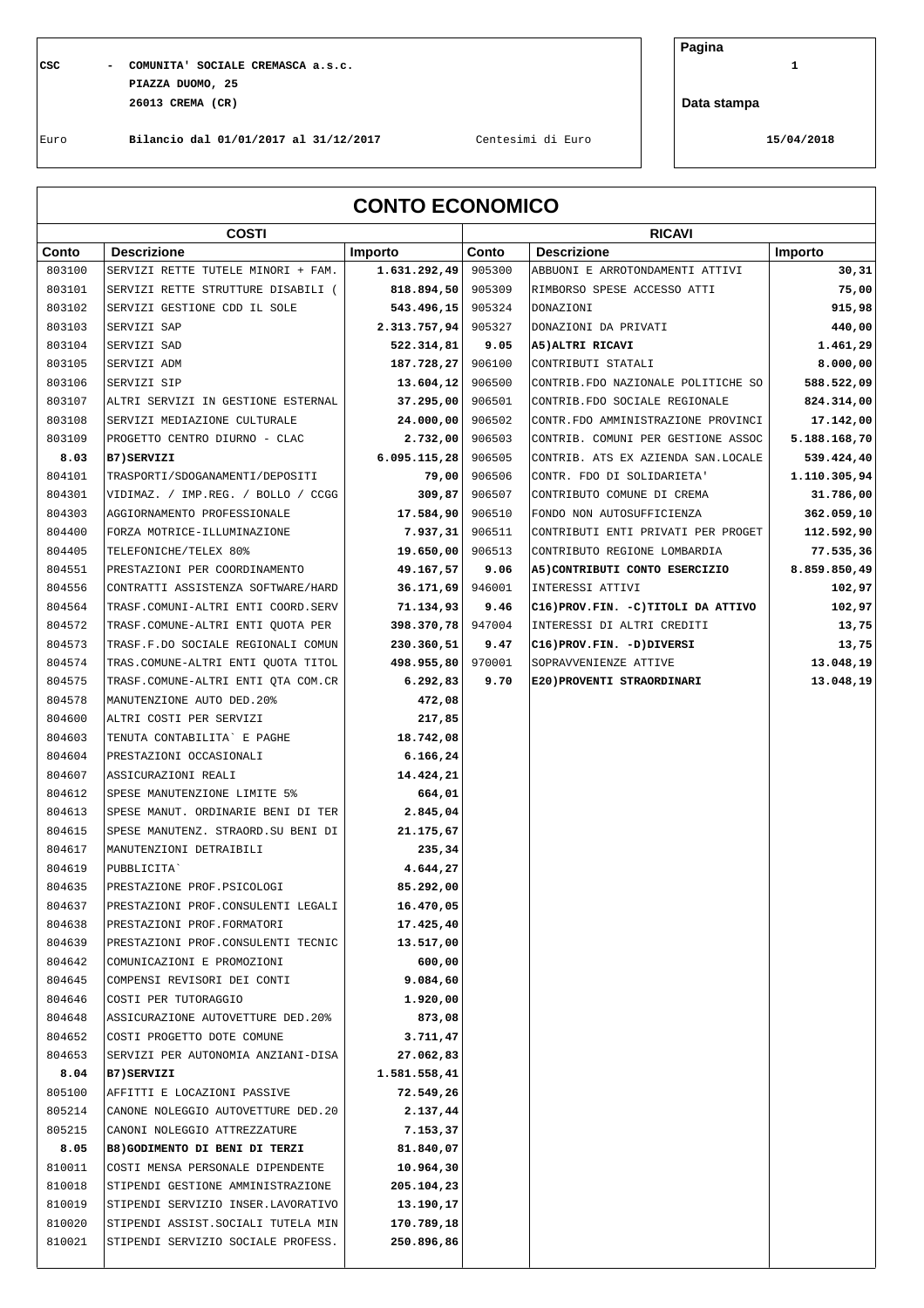## **CSC - COMUNITA' SOCIALE CREMASCA a.s.c. 2 PIAZZA DUOMO, 25 26013 CREMA (CR)**

**Pagina**

**Data stampa**

Euro **Bilancio dal 01/01/2017 al 31/12/2017** Centesimi di Euro **15/04/2018**

Ī

|                  | <b>CONTO ECONOMICO</b>                                    |                       |       |                    |         |  |
|------------------|-----------------------------------------------------------|-----------------------|-------|--------------------|---------|--|
|                  | <b>COSTI</b>                                              |                       |       | <b>RICAVI</b>      |         |  |
| Conto            | <b>Descrizione</b>                                        | Importo               | Conto | <b>Descrizione</b> | Importo |  |
| 810022           | STIPENDI UFFICIO DI PIANO                                 | 23.650,79             |       |                    |         |  |
| 810023           | STIPENDI PSICOLOGI TUTELA MINORI I                        | 36.541,24             |       |                    |         |  |
| 810024           | STIPENDI EDUCATORI PROF. TUTELA MIN                       | 15.380,34             |       |                    |         |  |
| 810025           | STIP.TIROCINI PIANO PROV.AZ SISTEM                        | 21.883,78             |       |                    |         |  |
| 8.10             | B9) PERSONALE - A) SALARI E STIPENDI                      | 748.400,89            |       |                    |         |  |
| 811005           | CONTRIBUTI INAIL                                          | 4.937,62              |       |                    |         |  |
| 811020           | CONTR.C/AZIENDE FDO PREVIDENZA COM                        | 517,01                |       |                    |         |  |
| 811022           | CONTRIB. INPS GESTIONE AMMINIST.                          | 9.698,10              |       |                    |         |  |
| 811023           | CONTRIB. INPS SERV. INSERIM. LAVORAT                      | 884,12                |       |                    |         |  |
| 811024           | CONTRIB. INPS ASS. SOCIALI TUTELA M                       | 8.730,96              |       |                    |         |  |
| 811025           | CONTRIB. INPS SERV. SOCIALE PROFESS                       | 8.682,43              |       |                    |         |  |
| 811026           | CONTRIB. INPS UFFICIO DI PIANO                            | 3.782,68              |       |                    |         |  |
| 811027           | CONTRIB. INPS PSICOLOGI TUTELA MIN                        | 919,03                |       |                    |         |  |
| 811028           | CONTRIB. INPS EDUC. PROF. TUTELA MIN                      | 1.200,91              |       |                    |         |  |
| 811041           | INPS-EX INPDAP GESTIONE AMMINISTR.                        | 44.316,00             |       |                    |         |  |
| 811042           | INPS-EX INPDAP SERV. INSERIM. LAVORA                      | 2.911,49              |       |                    |         |  |
| 811043           | INPS-EX INPDAP ASS. SOCIALI TUTELA                        | 36.358,26             |       |                    |         |  |
| 811044           | INPS-EX INPDAP SERVIZIO SOCIALE PR                        | 49.499,40             |       |                    |         |  |
| 811045<br>811046 | INPS-EX INPDAP PSICOLOGI TUTELA MI                        | 2.741,82              |       |                    |         |  |
|                  | INPS-EX INPDAP EDUC.PROF.TUTELA MI                        | 3.174,12              |       |                    |         |  |
| 8.11<br>812000   | B9) PERSONALE -B) ONERI SOCIALI<br>ACCANTONAMENTI PER TFR | 178.353,95            |       |                    |         |  |
| 812006           | ACCANT. FDO PENSIONE EURIZON/MEDIU                        | 51.576,26<br>1.629,73 |       |                    |         |  |
| 812008           | ACCANTONAMENTO FDO PENSIONE ALLEAT                        | 3.099,85              |       |                    |         |  |
| 8.12             | B9) PERSONALE -C) T.F.R.                                  | 56.305,84             |       |                    |         |  |
| 820600           | AMMOR.TO ALTRI COSTI PLURIENNALI                          | 1.911,86              |       |                    |         |  |
| 8.20             | B10) AMMORTAMENTI -A) IMMOB/ONI IMMA                      | 1.911,86              |       |                    |         |  |
| 821500           | AMMOR.TO ATTREZZATURE                                     | 1.226,45              |       |                    |         |  |
| 821601           | AMMOR.TO AUTOMEZZI                                        | 5.000,00              |       |                    |         |  |
| 821602           | AMMOR.TO MACCHINE D'UFFICIO                               | 3.389,48              |       |                    |         |  |
| 821604           | AMMOR.TO MOBILI ED ARREDI                                 | 3.968,03              |       |                    |         |  |
| 8.21             | B10) AMMORTAMENTI -B) IMMOB/NI MATER                      | 13.583,96             |       |                    |         |  |
| 835100           | IMPOSTE E TASSE DELL'ESERCIZIO                            | 910,98                |       |                    |         |  |
| 835104           | IMPOSTE COMUNALI                                          | 1.672,00              |       |                    |         |  |
| 835501           | CARBURANTI, LUBRIFICANTI E SIMILI                         | 3.085,34              |       |                    |         |  |
| 835502           | BOLLI AUTOMEZZI                                           | 249,55                |       |                    |         |  |
| 835503           | RISCALDAMENTO - GAS NATURALE - PEL                        | 5.549,70              |       |                    |         |  |
| 835505           | SPESE PER CONVEGNI/RINFRESCHI                             | 975,00                |       |                    |         |  |
| 835506           | SPESE FISCALMENTE INDEDUCIBILI                            | 37,99                 |       |                    |         |  |
| 835508           | SPESE GENERALI VARIE                                      | 2.225,41              |       |                    |         |  |
| 835509           | LIBRI/ABB.RIVISTE QUOTID.E SOFTWAR                        | 340,60                |       |                    |         |  |
| 835510           | POSTALI E VALORI BOLLATI                                  | 1.525,57              |       |                    |         |  |
| 835516           | SPESE DI RAPPRESENTANZA (1/3 IN 5                         | 1.950,93              |       |                    |         |  |
| 835517           | BENI STRUMENTALI DEPERIBILI                               | 82,72                 |       |                    |         |  |
| 835518           | SCONTI/ARROTONDAMENTI PASSIVI                             | 39,11                 |       |                    |         |  |
| 835526           | OMAGGI                                                    | 292,80                |       |                    |         |  |
| 835527           | CANCELLERIA E STAMPATI                                    | 2.319,65              |       |                    |         |  |
| 835528           | CAT FULL SERVICE                                          | 3.938,85              |       |                    |         |  |
| 835534           | CONSUMO ACQUA                                             | 215,44                |       |                    |         |  |
| 835536           | RIMBORSO SPESE COLLABORATORI                              | 495,00                |       |                    |         |  |
| 835539           | CONTRIBUTI E QUOTE ASSOCIATIVE                            | 803,45                |       |                    |         |  |
| 835541<br>835551 | PULIZIE LOCALI<br>BOLLI AUTOVETTURE DED. 20%              | 8.454,60<br>236,06    |       |                    |         |  |
|                  |                                                           |                       |       |                    |         |  |